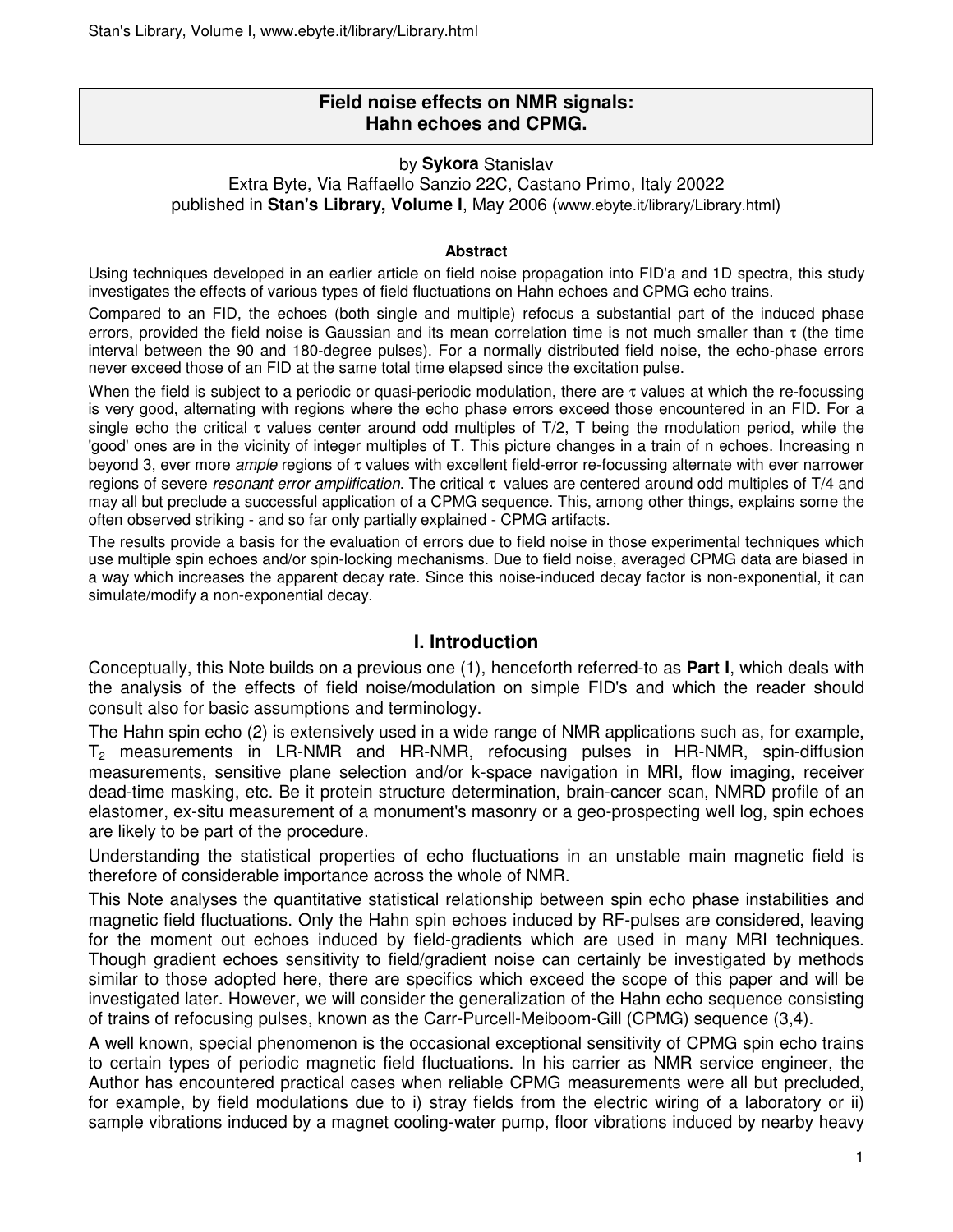machinery and even by loud music. Yet, quantitative studies of the phenomenon are extremely rare so that one usually concentrates on empirical detection and suppression of such field instabilities to a point where they no longer *appear* to have a significant effect on the echo train. This, of course, is understandable - except that one should be able to do so on the basis of a reliable theory permitting an objective assessment of the residual disturbances. Despite this necessity, the Author has found only one serious experimental NMR study carried out long time ago by Allerhand (5). Though some of the equations he deduced are still valid, they lack the generality required to cover all present-day applications and all types of field instabilities.

In order to maintain the theoretical treatment as self-coherent as possible, we will analyze the effect of field noise on a generic n-th echo in a CPMG echo train. This then includes the special case of  $n=1$ corresponding to a single, isolated Hahn echo and even the case with  $n=0$  (the zero-th echo) which, as we shall see, coincides formally with a plain FID and thus represents an independent check of the validity of the results.

Particular attention will be dedicated to sequences of n CPMG echoes with equidistant timing. Such trains of echoes, with n ranging sometimes into thousands, are used in both LR (low resolution) and HR (high resolution) NMR. In the LR version one often samples just one point of each echo (synchronized with the top of its amplitude) and acquires n such samples in each CPMG scan. The HR version is more time consuming since one needs to acquire a whole FID starting at the top the last (n-th) echo. Consequently, one can acquire in each scan just one echo which, however, contains the echoes of many individual spectral lines resolvable by standard Fourier Transform techniques. In both cases, it is the phase stability of the n-th echo which is to be determined.

# **Types of spin-echo instabilities**

l

Consider the CPMG sequence  $[(\pi/2)_x - \tau - (\pi)_y - \tau -$  acquisition]. The echo *amplitude* at time t =  $2\tau$  (the 'top' of the echo) contains a number of factors due to such diverse phenomena as transverse relaxation  $(T_2)$ , self-diffusion (D), homonuclear couplings (J) and 'chemical' exchange, none of which affects its RF phase. On the other hand, spin echo eliminates (refocuses) the effects of field/RF offset<sup>1</sup>, field inhomogeneity, chemical shifts and heteronuclear couplings.

Any spin-echo instability therefore arises from imperfections in one or more of the re-focussing phenomena. This leads to three broad classes of spin-echo fluctuations:

**1)** Instabilities due to **mean field/offset fluctuations** which have a direct impact on the echo phase but not on its absolute magnitude. When the echo signal is acquired using a phase- & offsetinsensitive detection method (diode detection, RF envelope detection or signal power detection) such instabilities don't show up - a fact which can be used to discriminate them from the other types. Instabilities of this kind (see Part I for a more detailed discussion) are the most common ones in practice and the only ones to be investigated in this Note.

**2)** Instabilities due to **field inhomogeneity fluctuations**. Such instabilities affect both echo phase and echo magnitude (in extreme cases, they may completely prevent echo formation).

**3)** Instabilities due to **fluctuations in spin system parameters** (chemical shifts and scalar couplings). This broad class of phenomena is often lumped under the very broad and generic term chemical exchange (6,7). Though, in principle, such phenomena can also be studied by theoretical methods similar to those adopted here, the topic does not match the scope of this series and shall be pursued in detail elsewhere.

Since most modern NMR instruments employ quadrature phase detection, the echo phase and all its statistical characteristics are experimentally accessible and will be taken into consideration in our analysis.

<sup>1</sup> As usual, the term 'offset' stands for the difference between Larmor frequency and the phase-detector's 'real' channel RF-reference frequency which provides also the conventional reference for all RF phases.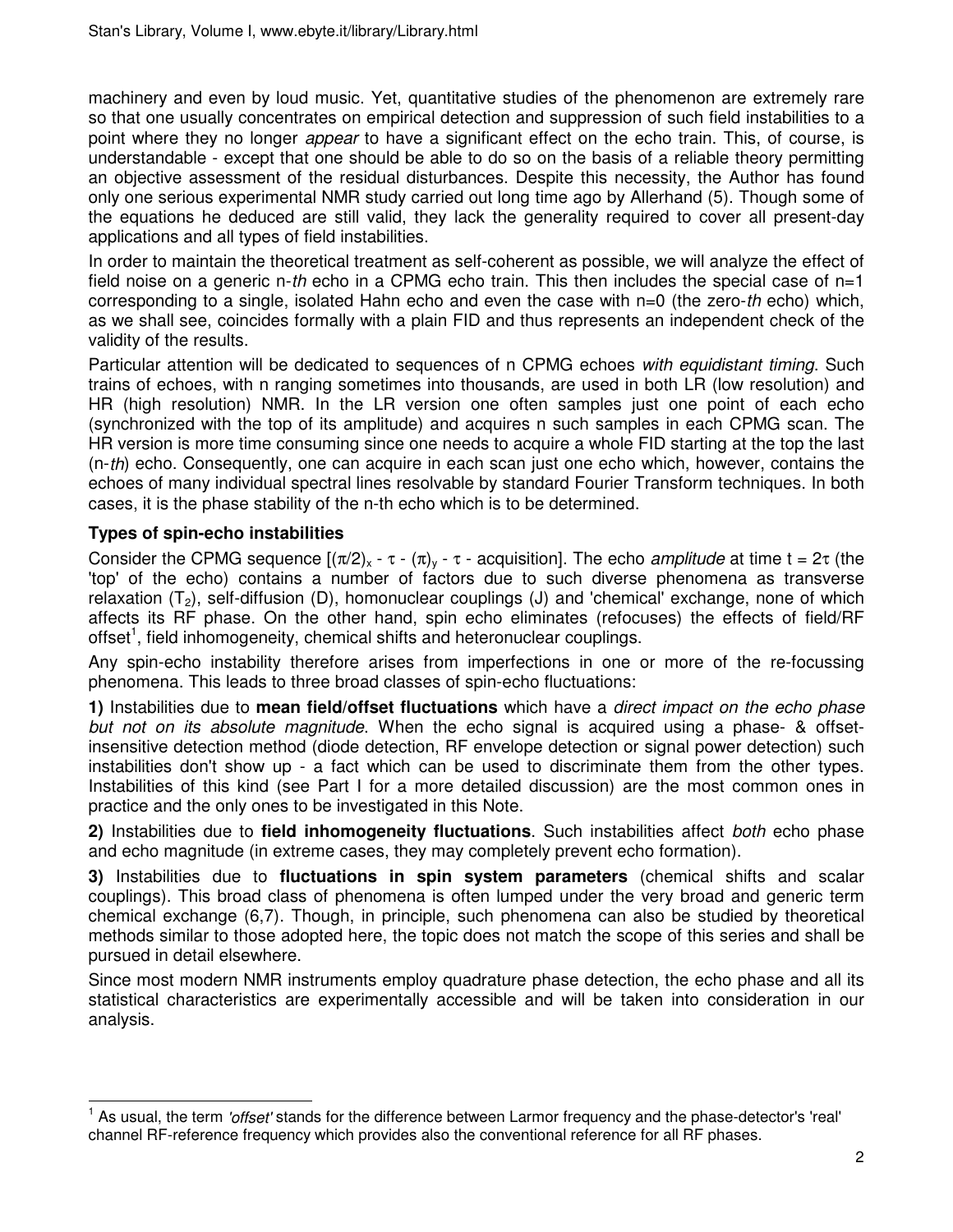### **II. Phase of the n-th spin-echo in a CPMG sequence**

Let us consider the classical CPMG sequence

 $(\pi/2)_x$  -  $[\tau - (\pi)_y - \tau]_n$  - acquisition

with various values of n (including n=1 and, as we shall see later, n=0). Clearly, the isolated Hahn echo investigated in Section I is a special case of this sequence for n=1.

Since each  $(\pi)$  pulse reverses the sign of of the signal phase-accumulation process, the signal phase of the n-th echo at time 2τn after excitation is given by the integral

$$
\varphi_n\equiv \varphi(2\tau n)=\gamma\int\limits_0^{2\tau n}\!\!\!\chi_n(\tau,t)b(t)dt=\gamma\!\!\int\limits_{-\infty}^{+\infty}\!\!\chi_n(\tau,t)b(t)dt\;,\;[\![1]\!]
$$

where, like in Part I,  $b(t)$  is the fluctuating component of the magnetic field,  $\gamma$  the gyromagnetic ratio of the measured nuclei and  $\chi_n(\tau,t)$  is the sign-inverting function of time applied in the interval from t=0 to t=2τn but, for computational simplicity, zero-extended to the whole range of real values (see Fig.1. for examples). Within the interval [0,2τη] the function  $\chi_n(\tau,t)$  assumes the values of either +1 or  $-1$ , starting with  $+1$  at  $t=0$  and inverting sign synchronously with every  $(\pi)$  pulse (Fig.1).

By definition,  **= 0. Consequently, the mean value of**  $\phi_n$  is also null,

 $<\phi_n> = 0$ , [2]

while for the variance we obtain (proceeding as in Part I)

$$
\langle \phi_n^2 \rangle = \gamma^2 \int_{-\infty}^{+\infty} \int_{-\infty}^{+\infty} \chi_n(\tau, t) \chi_n(\tau, t') \langle b(t) b(t') \rangle dt dt' \quad [3]
$$

$$
= (\gamma \sigma)^2 (2\tau n) \int_{-\infty}^{+\infty} c(\zeta) w_n(\zeta) d\zeta
$$

where  $\sigma$  is the r.m.s. value of b(t),  $c(\zeta)$  is its autocorrelation function normalized to  $c(0)=1$ , and

$$
w_n(\zeta) = \frac{1}{2\tau n} \int_{-\infty}^{+\infty} \chi_n(\tau, t) \chi_n(\tau, t + \zeta) dt , \qquad [4]
$$

The symmetric function  $w_n(\zeta)$  is composed of linear segments with their end points located at every multiple of  $\tau$  (for examples, see Fig.2). It attains its absolute maximum of  $w_n(0) = 1$  for  $\zeta = 0$  and vanishes for  $|\zeta|/\tau \ge 2n$ . The values at the points of discontinuity  $(|\zeta|/\tau = k$ , k=0,1,2,...,2n) fall into 4 series according to the value of m  $= k \mod 4$ :

 $w_n(k\tau) = 1 - k/2n$  when m=0, [5]  $w_n(k\tau) = -1/2n$  when m=1,  $w_n(k\tau) = -1 + k/2n$  when m=2 and  $w_n(k\tau) = +1/2n$  when m=3.



**Fig.1.** The graphs of  $\chi_1(\tau,t)$  (upper) and χ6(τ,t) (lower) against t/τ. The echoes occur at every even value of t/τ.



The function  $w_n(\zeta)$  is therefore a *wavelet* (8) and the integral in Eq.[3] can be seen as a *wavelet* transform of the auto-correlation function of field instabilities. It is also evident that for even moderately large n,  $w_n(\zeta)$  has a large harmonic content centered around a period of 4t rather than around  $2\tau$  which is a value characteristic of the isolated-echo case  $w_1(\zeta)$ .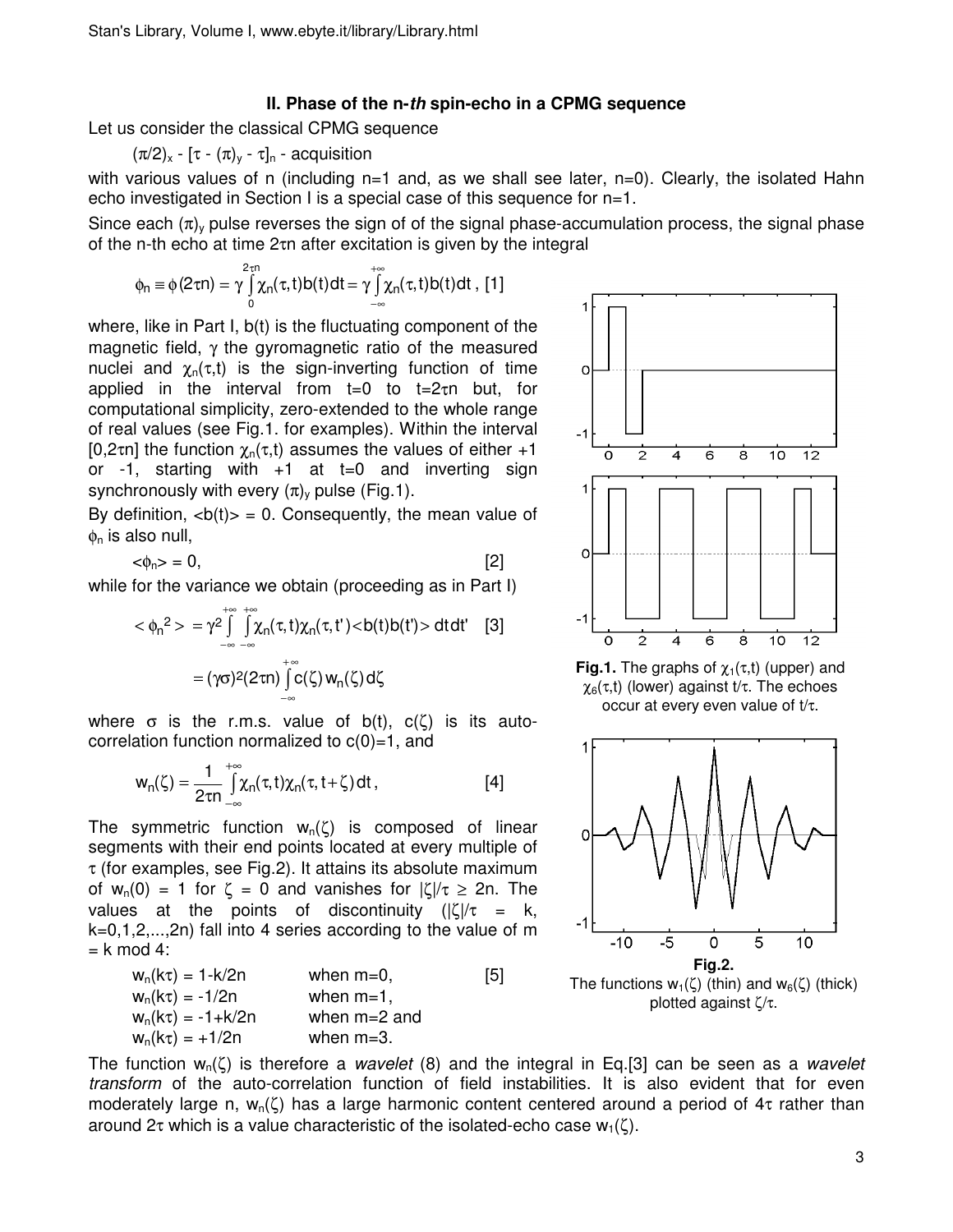The transition from a period of 2τ (limited to the *fringes* of the  $\chi$  functions) to one of 4τ (typical for their central portions of the  $\chi$  functions when n>1) is best understood by comparing the two  $\chi$  functions shown in Fig.1. This phenomenon is born out by experiment: in the presence of periodic field modulation with a period T, long CPMG trains are subject to extreme fluctuations in the immediate vicinity of  $\tau = T/4$  while single-echo is affected most when  $\tau = T/2$ .

Other qualitative features implicit in the shape of  $w_n(\zeta)$  regard the limit behavior for very short and very long τ's. It is evident from Eq.[3] that when c(ζ) drops to zero in a small fraction of τ (field-noise autocorrelation time much shorter than  $\tau$ ), the variance  $\langle \phi_n^2 \rangle$  tends to vanish. In the opposite case of  $\tau$ much shorter then the auto-correlation time, one has to take into account that the mean value of  $w_n(\zeta)$ is zero for any n. Consequently, the effects of field fluctuations which are very slow compared to  $\tau$ also tend to average out (this goes hand-in-hand with the offset re-focussing properties of the CPMG sequence).

#### **III. Explicit formulae for the n-th spin-echo phase variance**

When  $c(\zeta)$  is an exponential function

$$
c(\zeta) = e^{-r|\zeta|/\tau} \tag{6}
$$

with a real or complex parameter r, the integral in Eq.[3] can be computed explicitly. This covers all the most important cases of field fluctuations considered in Part I (stochastic, periodic and quasi periodic). We set

$$
s_n(r) = \frac{1}{2\tau} \int_{-\infty}^{+\infty} e^{-r |\zeta| / \tau} w_n(\zeta) d\zeta = \int_{0}^{\infty} e^{-r x} w_n(\tau x) dx , \qquad [7]
$$

and cast Eq.[3] into the form

$$
\langle \phi_n^2 \rangle = (\gamma \sigma)^2 (2 \tau n)^2 s_n(r)/n = 2t_n. (\gamma \sigma)^2 T_m \, rs_n(r), \tag{8}
$$

where  $t_n = 2\tau n$  is the time between the excitation pulse and the top of the n-th echo.

Let us now evaluate  $s_n(r)$ . We shall use the following exact formula (9) for exponential integrals of polygonal functions (i.e., functions composed of linear segments):

$$
\int_{x_0}^{x_n} e^{-rx} p(x) dx = \Delta \left[ h(r\Delta) \sum_{k=0}^n y_k e^{-rx_k} - \left\{ h_0(r\Delta) y_0 e^{-rx_0} + h_n(r\Delta) y_n e^{-rx_n} \right\} \right],
$$
 [9]

where r is a complex constant,  $(x_k, y_k)$ ,  $k=0,1,2,...,n$ , is a sequence of data points with equidistant xcoordinates,  $p(x)$  is a function composed of linear segments connecting the consecutive data points,  $\Delta$  $x_{k+1}-x_k$  for every k=0,1,2,...,n-1 and

$$
h(\xi) = \{g(-\xi) - g(\xi)\}/\xi = h_0(\xi) + h_n(\xi), \text{ where}
$$
 [10]

 $h_0(\xi) = \{g(-\xi) - 1\}/\xi \text{ and } h_n(\xi) = \{1 - g(\xi)\}/\xi = h_0(-\xi), \text{ with } g(\xi) = (1 - e^{-\xi})/\xi.$ 

Applying Eq.[9] to Eq.[7] we have k=0,1,...,2n,  $x_k=k$ ,  $y_k=w_n(k\tau)$ ,  $y_0=1$ ,  $y_{2n}=0$ ,  $\Delta=1$  and  $\xi = r$ . Hence

$$
s_n(r) = \int_0^\infty e^{-rx} w_n(\tau x) dx = h(r)S - h_0(r), \text{ where } S = \sum_{k=0}^{2n} y_k e^{-kr}
$$
 [11]

Since the  $y_k$  values, given by Eqs.[5] are linear functions of k, the summation can be carried out explicitly using the standard formulae (10)

$$
\sum_{k=0}^{n} x^{k} = \frac{1 - x^{n+1}}{1 - x} \text{ and } \sum_{k=0}^{n} k x^{k} = \frac{x}{1 - x} \left\{ \frac{1 - x^{n}}{1 - x} - nx^{n} \right\},
$$
 [12]

valid for any complex  $x \neq 1$  and integer n. Considering Eqs.[5], setting  $x = e^{-4r}$ , replacing k by 4 $\kappa$ +m and summing over  $\kappa$  and m separately, one obtains

$$
S = S_0 + S_1 + S_2 + S_3 \tag{13}
$$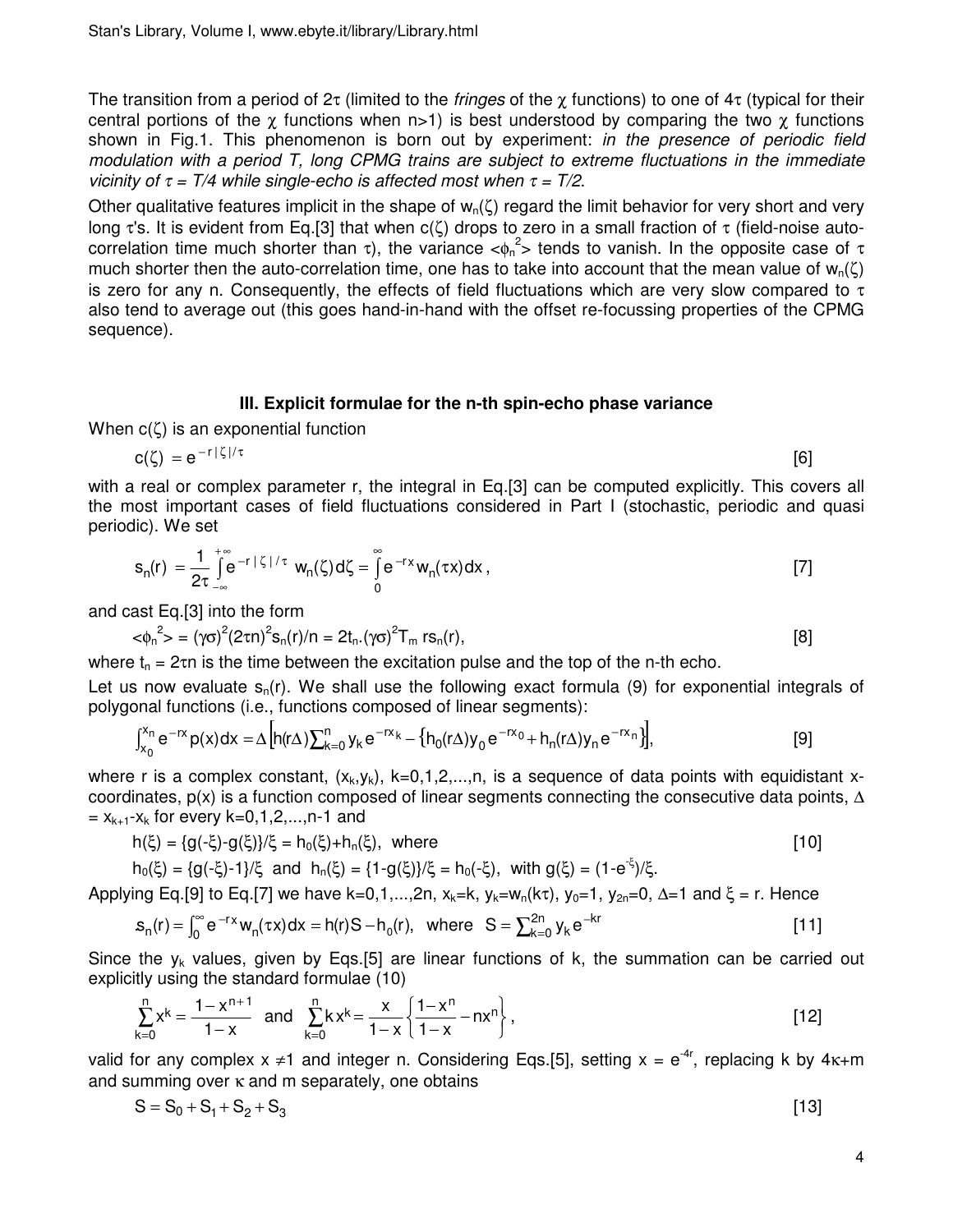Stan's Library, Volume I, www.ebyte.it/library/Library.html

$$
S_{0} = \sum_{\kappa=0}^{K_{0}} \left( 1 - \frac{2\kappa}{n} \right) x^{\kappa} = \frac{1}{1-x} \left\{ \left( 1 - x^{K_{0}+1} \right) - \frac{2x}{n} \left( \frac{1 - x^{K_{0}}}{1-x} - K_{0} x^{K_{0}} \right) \right\}
$$
  
\n
$$
S_{1} = -\frac{e^{-r}}{2n} \sum_{\kappa=0}^{K_{1}} x^{\kappa} = -\frac{e^{-r}}{2n} \frac{1}{1-x} \left\{ 1 - x^{K_{1}+1} \right\}
$$
  
\n
$$
S_{2} = -e^{-2r} \sum_{\kappa=0}^{K_{2}} \left( 1 - \frac{2\kappa + 1}{n} \right) x^{\kappa} = -e^{-2r} \frac{1}{1-x} \left\{ \frac{n-1}{n} \left( 1 - x^{K_{2}+1} \right) - \frac{2x}{n} \left( \frac{1 - x^{K_{2}}}{1-x} - K_{2} x^{K_{2}} \right) \right\}
$$
  
\n
$$
S_{3} = \frac{e^{-3r}}{2n} \sum_{\kappa=0}^{K_{3}} x^{\kappa} = \frac{e^{-3r}}{2n} \frac{1}{1-x} \left\{ 1 - x^{K_{3}+1} \right\},
$$

where<sup>2</sup> K<sub>0</sub> = n\2, K<sub>1</sub>=K<sub>2</sub>=(n-1)\2, K<sub>3</sub>=(n-2)\2 and S<sub>2</sub>=S<sub>3</sub>=0 when n<2.

The simplification of these formulae is a cumbersome process which, fortunately, leads to a very compact result<sup>3</sup>. Setting z=e<sup>-r</sup>, one obtains

$$
s_n(r) = \frac{h(r)}{1 + z^2} \left\{ 1 - \frac{1 \pm z^{2n}}{n} \frac{z}{2} \frac{(1 - z)^2}{1 + z^2} \right\} - h_0(r) \,. \tag{14}
$$

with the upper sign applying to odd n and the lower sign to even n (The fact that odd and even echoes follow slightly different formulae is hardly surprising. Such a difference turns out every time one studies any kind of artifacts related to a spin-echo train). For the first echo, Eq.[14] simplifies to

 $s_1(r) = h(r)(1-z/2) - h_0(r) = {g(2r) - 2g(r) + 1}/r.$  [15]

### **IIIa. Random field noise**

We shall now discuss the effects of the several special types of field fluctuations (the same which had been considered in Part I). For random field instabilities with r.m.s. value  $\sigma$  and normalized auto-correlation function  $c(\zeta)$  $= e^{-|\zeta|/Tm}$  (Part I, Eq.[19]), one can apply Eqs.[8] and [14] as is with the real parameter r standing for  $r = \tau/T_m$ .

It turns out (Fig.3) that in this case the functions  $s_n(r)$ exhibit relatively modest variation with respect to the value of n. This feature justifies the form adopted in Eq.[8] which, apart from  $s_n(r)$ , makes  $\langle s_n^2 \rangle$  proportional to n. It fits with the idea that, for a fixed  $\tau$ , the phase instabilities of the consecutive echoes in a CPMG train can be treated as a phase-diffusion process and thus lead to an approximate linear dependence of  $<\phi_n^2$  on n. In a sense, the residual dependence of the  $s<sub>n</sub>(r)$  curves on n expresses just the deviations of reality from such a **phase-diffusion model**.



The derivative of  $s_n(r)$  at r=0 is 1/3. Consequently, for r<<1 we have  $s_n(r) \approx r/3$  -... and, for fixed  $\tau$  and  $T_m \rightarrow \infty$ ,

$$
\lim_{T_{m}\to\infty} <\!\!\varphi_n^2> T_m = (\gamma\sigma)^2(2\tau n)^3/6n^2
$$

$$
[16]
$$

indicating that when the field fluctuations become much slower than  $\tau$ , their effect on the spin-echo phase instability vanishes. Notice the following features valid in the  $r < 1$  limit:

- cubic dependence on  $\tau$  for fixed n

l

- cubic dependence on the echo time t=2τn for fixed n,

 $2\overline{2}$  When a and b are integers, we denote by a\b the integer part of the ratio a/b.

 $3$  One must treat separately the first echo, the even echoes and the higher odd echoes (n = 3,5,7,...). It then turns out that the formula for the first echo coincides with the one for higher odd echoes.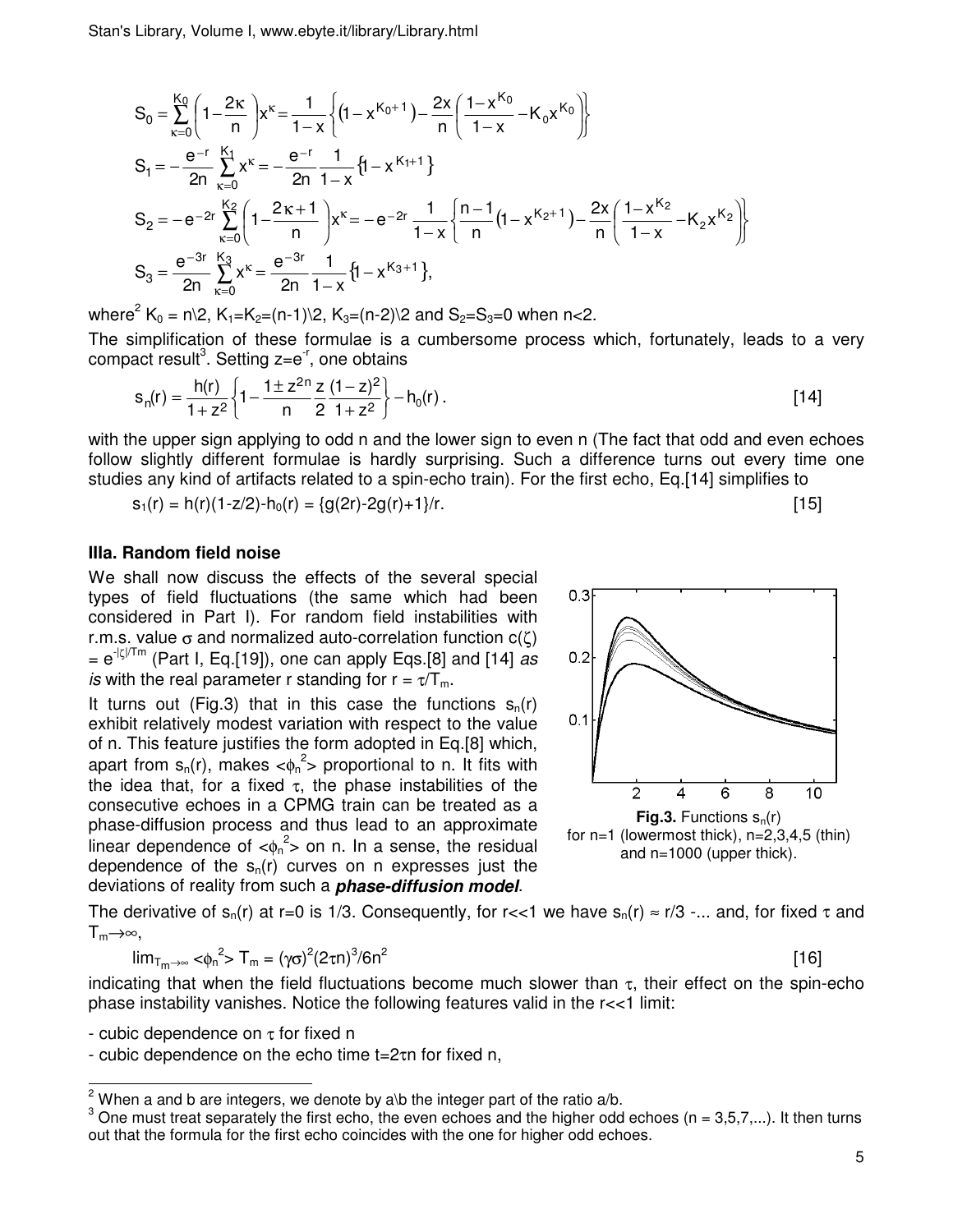- linear dependence on n for fixed  $\tau$ 

- inverse quadratic dependence on n for fixed t.

For large r,  $s(r)$  can be approximated by its expansion into powers of  $r^{-1}$ .

The first term is  $s(r) = r^{-1}$  -... which, for fixed  $\tau$ , leads to

$$
\lim_{T_{m}\to 0} <\!\!\varphi_{n}^{2} > T_{m} = 2(\gamma\sigma)^{2}(2\tau n), \tag{17}
$$

implying that when the field fluctuations are much faster than  $\tau$ , their effect on spin-echo phase instability also vanishes. In this case, however, we have:

 $*$  linear dependence on  $\tau$  for fixed n

\* linear dependence on the echo time t=2τn for fixed n,

- linear dependence on n for fixed  $\tau$ 

\* no dependence on n for fixed t,

with the asterisks marking a difference compared with respect to the previous case.

For a fixed  $\tau$  and n, there exists a value of r at which the effect of field fluctuations on the spin echo attains a maximum. Its position is almost independent of n. For n=1 it corresponds  $T_m \approx 0.529\tau$  where  $r_{max} \approx 1.89$  and  $s_1(r_{max}) \approx 0.190$ , while for n→∞ it occurs at  $T_m \approx 0.621\tau$ ,  $r_{max} \approx 1.61$  where  $s_n(r_{max}) \approx 0.265$ . By Eq.[8], the absolute maximum effect of the field noise is therefore given by

$$
<\!\!\varphi_n^2\!\!>_{max}\approx k_n.n.(\gamma\sigma\,T_m)^2
$$

, the contract of the contract of  $[18]$ 

where the constant  $k_n=4r_{max}^2s_n(r_{max})$  is nearly independent of n (2.72 for n=1 and 2.75 for n $\rightarrow \infty$ ). So far, the analysis dealt with a variable  $T_m$  which is a point of view of an instrumentation engineer. A more common situation is the one encountered by an end-user who is faced with a given magnet system (fixed T<sub>m</sub>) and a possibility to vary  $\tau$  and n. It is then convenient to write Eq.[8] as

$$
\langle \phi_n^2 \rangle = 4(\gamma \sigma)^2 T_m^2 n r^2 s_n(r), \tag{19}
$$

where the  $\tau$ -dependence, normalized with respect to  $T_m$ , is all comprised within the functions  $r^2s_n(r)$  which start with a cubic dependence on  $\tau$  but then slow down to one which is asymptotically linear. The dependence of the  $r^2s_n(r)$  curves on n is relatively mild.

What does not quite transpire from Fig.3. is the spinlocking capability of the CPMG trains when the echo time t=2τn is kept fixed while n is being increased. Let us therefore express  $\langle \phi_n^2 \rangle$  as a function of the normalized echo-time parameter t' =  $(2\tau n)/T_m = t/T_m$ . In order to keep t' fixed while varying n, one has to vary  $\tau$  so that  $r = \tau/T_m =$ t'/2n. In order to honor the approximate phase-diffusion model, we shall also express explicitly the linear dependence of  $<\!\!{\varphi_n}^2\!\!>$  on t', writing

$$
\langle \phi_n^2 \rangle = (\gamma \sigma)^2 T_m^2 t' F_n(t'), \qquad [20a]
$$

where, according to Eq.[8], the function 
$$
F_n
$$
 is given by

$$
F_n(t') = 2(t'/2n) s_n(t'/2n),
$$
 [20b]

This can be compared with an analogous expression for FID phase fluctuations,

$$
\langle (\phi_f - \langle \phi_f \rangle)^2 \rangle = (\gamma \sigma)^2 \, T_m^2 \, t' \, F_f(t'), \tag{20c}
$$

where  $F_f(t') = 2(1-g(t'))$ , which follows from Eq.[20] of Part I.

The functions  $F_i(t')$  and  $F_n(t')$  are shown in Fig.4 for several values of n. They illustrate the efficiency with which the insertion of an increasing number n of echoes between the excitation pulse and the signal sampling moment suppresses the leakage of stochastic field fluctuations into the signal phase,

 $\overline{2}$  $1.5$ 1  $0.5$  $10$ 20 30 40



Functions  $F_n(t')$  against the reduced echotime  $t'=t/T_m$ , for n=1 (upper thick), 2,3,4,5, 10 (lower thick) and 20 (lowermost). The topmost, dotted curve is  $F_f(t')$  pertinent to a simple FID.

6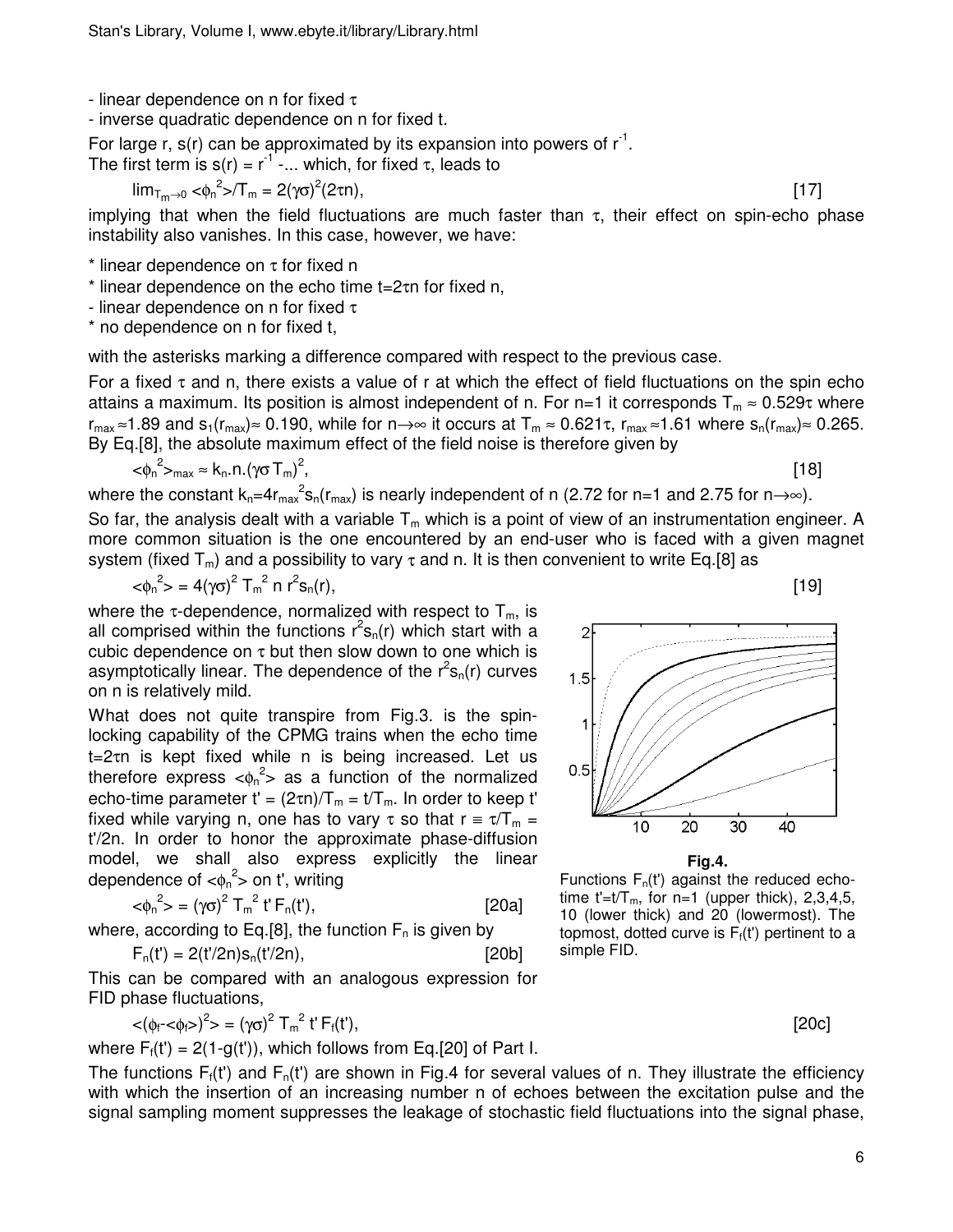leading in the limit of n→∞ to a perfect spin-locking even in the presence of quite fast stochastic field fluctuations.

It is also evident that the phase-diffusion model (which would imply a constant value for all the functions) holds only in the limit of t'→∞ when all the functions become equal to 2. We can really talk about phase diffusion  $(F_n(t))$  values above ~1.5) only when  $t > 10n$ , i.e., t $>10nT_m$ .

It is interesting to notice that the function  $F_f$  positions itself in the  $F_n$  series in a place where we would expect to find the hypothetical function  $F_0$ . This interpretation of an FID as the zero-th echoes (n=0) seems to be consistent with a number of formulae and situations.

Numeric example for a single echo  $(n=1)$ : Present FFC magnets are subject to instabilities of the order 25 mGauss rms (γσ of about 670 rad/s for protons) with a characteristic time constants of about 0.5 ms. This leads to  $\langle \phi_1^2 \rangle = (0.274)^2$  [rad<sup>2</sup>] for  $\tau = 0.5$  ms (probable error of 15.7 degrees) which drops to < $\phi_1^2$ >=(0.012)<sup>2</sup> [rad<sup>2</sup>] for  $\tau$  =50 us (probable deviation of 0.68 degree).

# **IIIb. Periodic field modulation**

In order to exploit Eqs.[6-13] in the case of a harmonic auto-correlation function  $c(ζ) = cos(ωζ)$  (see Part I), one needs to resort to complex-valued arguments r. Considering that  $c(\zeta)$  and  $w_n(\zeta)$  are both symmetric functions of ζ and cos(ωζ) is the real part of  $e^{i\omega|\zeta|}$ , it is evident from Eq. [7] that  $s_n(r)$  can be obtained simply by evaluating Eq. [13] with the complex argument  $r = -i\omega\tau$  (or  $+i\omega\tau$ ) and taking the real part of the result.

Like in Part I, we shall use the parameter  $\rho = \tau/T$ , where T is the modulation period. Writing

$$
p_n(\rho) = Real\{s_n(2\pi j\rho)\}/n,
$$
 [21]

where Real{...} denotes the real part of a complex quantity and  $s_n(r)$  is given by Eq.[14], the formula for  $\langle \phi_n^2 \rangle$ becomes

$$
\langle \phi_n^2 \rangle = (\gamma \sigma)^2 (2\tau n)^2 p_n(\rho) \,. \tag{22}
$$

The functions  $p_n(\rho)$  can be evaluated numerically for any n using Eqs.[14] and [21]. Several examples are plotted in Fig.5. Comparing these with the results obtained for stochastic fluctuations (Fig.3), one finds both analogies and differences. In particular, keeping τ fixed and varying the period T, we see that the effect of field modulation on the spin echo phase again vanishes for both very short and very long periods.

In the important special case of  $n=1$  (single/first echo) one can easily derive the explicit formula

$$
p_1(\rho) = [sin^2(\pi \rho)/\pi \rho]^2
$$
 [23]



which has an absolute maximum at  $\rho_{max} \approx 0.37$  with  $p(\rho_{max}) \approx 0.525$ , accompanied by a series of smaller overtones close to every half-integer ρ.

The new phenomena evidenced by Fig.5 include:

- With increasing n, the location of the absolute maximum shifts rapidly to its limit value of  $\rho = 0.25$ (i.e.,  $\tau = T/4$ ). This is the T/4 effect anticipated in Section II.

- The main maximum becomes progressively sharper, its half-height width decreasing approximately with 1/n.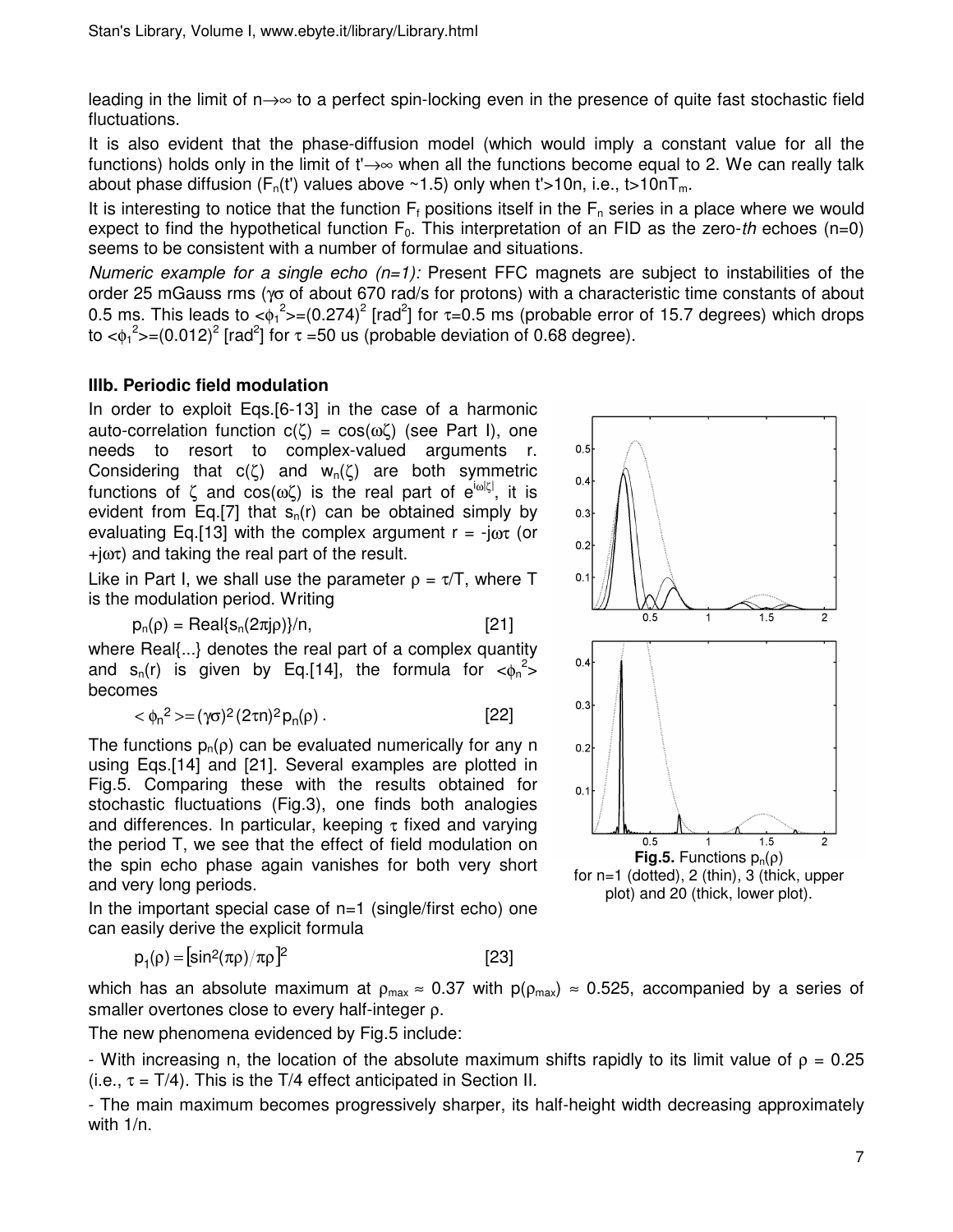- With increasing n, there appear progressively sharper additional maxima (sidebands), located close to every odd multiple of T/4.

Fig.5, though useful, does not reflect two common situations often faced by a typical NMR user:

A) Constant echo time  $t=2n\tau$  with a variable number n of interposed echoes ( $\tau$  is then a dependent variable to be adjusted for each n to match the chosen value of t). This is typical of the high-resolution variety of CPMG where the train of echoes is followed by acquisition of delayed FID. The situation also arises in re-focussing sections of complex pulse sequences (n is in these cases usually limited to very low values).

B) The low-resolution CPMG variety where a long train of echoes (often many thousands) is acquired with a fixed  $\tau$  (usually acquiring just the top of each one). In this case the independent variable is n but the echo time t=2nt increases proportionally to n ( $\tau$  can be viewed as a parameter which defines the proportionality constant).

Case (A): HR-CPMG and re-focussing sequences.

In this case it is best to express  $\langle \phi_n^2 \rangle$  in terms of the normalized-time parameter t'= t/T as

 $<$ φ<sub>n</sub><sup>2</sup>> = (γσT)  ${}^{2}P_{n}(t'),$  [24]

where the functions  $P_n(t') = t'^2 p_n(t'/2n)$  are expected to be periodic. In particular, we expect the maxima to coincide with  $\tau=(2k+1)(T/4)$  and therefore  $t'=n(k+1/2)$ , where  $k=0,1,2,...$  The plots in Fig.6 show that this is indeed the case - plus a number of additional and

not quite intuitive features which become evident when n≥3:

- The maxima are surprisingly high, exceeding substantially those encountered in an FID (Part I, Fig.4,  $\kappa$ =0). It follows that, at selected values of τ, the CPMG echo train selectively amplifies the field modulations rather than re-focussing them. The amplification at  $t'/n=k+1/2$ thus has all the features of a resonance phenomenon. Consider that the effect of the same periodic disturbance on the phase of a simple FID is described by the function, easily deduced from Eq.[29] of Part I,

 $P_f(t') = (1/\pi^2) \sin^2(\pi t'/n)$  [25]

which is periodic with a maximum value of just about 0.10. In comparison, even  $P_1(t')$  has maxima which are 4 times higher (about 0.405) and the peak values of  $P_n(t)$  tend to grow linearly with n.

- At t' values which surround odd multiples of n (we shall refer to these as the odd intervals), there is a comb-like pattern of fringe peaks (n-2 in total) which are small with respect to the main maxima but still substantially larger than the  $P_f(t)$  maxima (the values of smallest ones in the central part seem to be consistently about 0.4 - the same height as the  $P_1(t)$  lobes). In the local valleys between these fringe peaks, there are n-2 equidistant points where re-focussing is perfect. It is therefore rather difficult to say anything definite about the odd intervals without a careful prior analysis of the *exact* value of t<sup>'</sup>/n.



(upper graph, thin), n=5 (upper graph, thick) and n=10 (lower graph)

- There is an excellent re-focussing at t' values which surround even multiples of n (the *even* intervals). The even intervals fringe peaks, though present in the same number as their odd counterparts, are much smaller and virtually vanish around the center of the intervals, with the excellent re-focussing region covering over half of each even interval.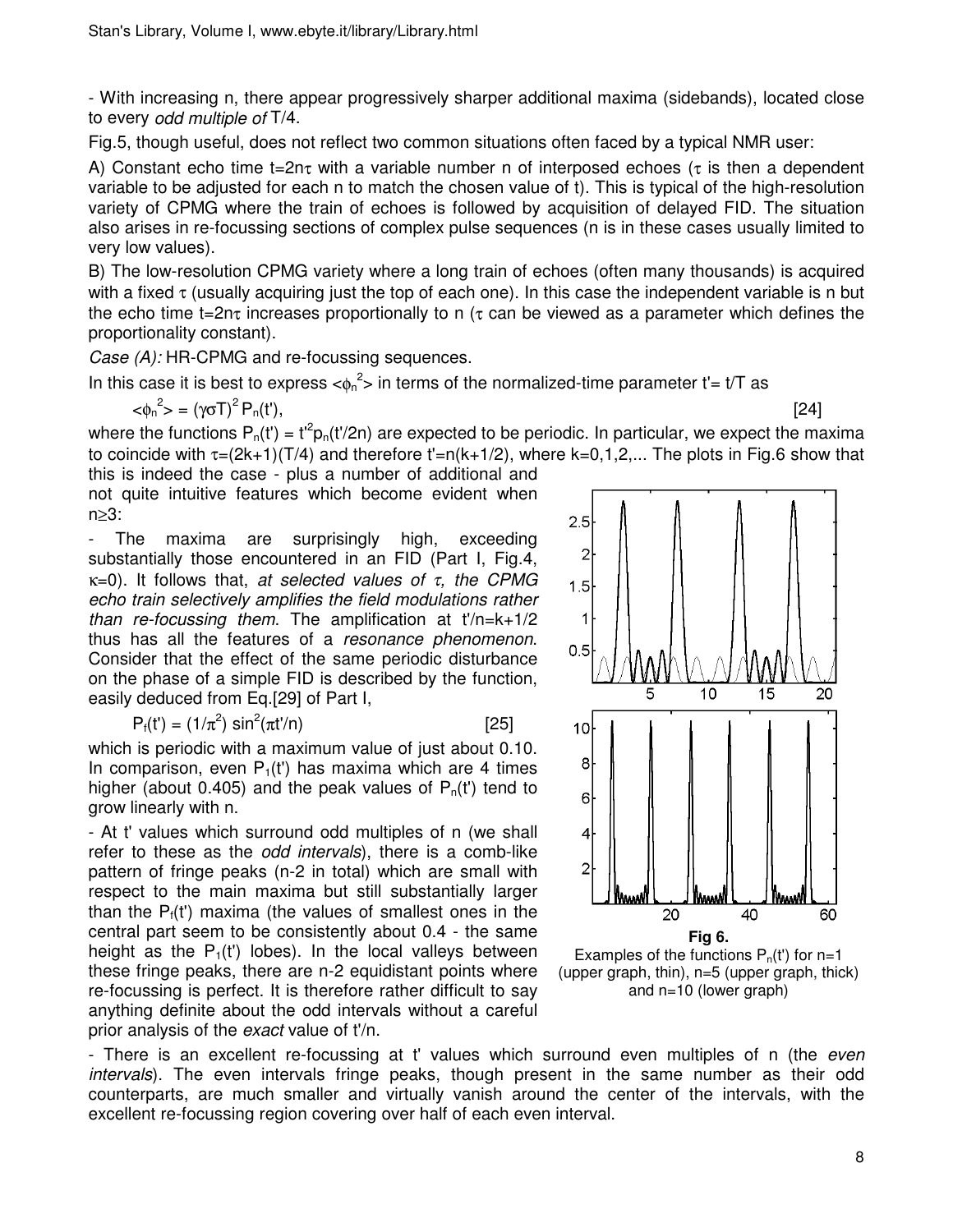Case (B): LR-CPMG.

To handle this case, it is convenient to rewrite Eq.[22] as

$$
\langle \phi_n^2 \rangle = (\gamma \sigma T)^2 P_p(n), \text{ where } P_p(n) \equiv (2\rho)^2 n^2 p_n(\rho).
$$
 [26]

The function  $P_p(n)$  defines completely the dependence of  $\langle \phi_n^2 \rangle$  on n. The rather spectacular behavior of  $P_p(n)$  is exemplified for various values of  $p$  in Fig.7.

The upper graph in Fig.7 shows the propagation of the field modulation into the first 120 echoes for values of  $\rho = \tau/T$  comprised between 0 and 0.25. Its variation over 5 decades shows how the excellent field re-focussing at low  $\rho$  values progressively turns over into a resonant amplification when  $\rho$ approaches the critical value of 0.25. This, however, does not necessarily happen uniformly for all the echoes.

Consider, for example, the curve  $P_0(n)$  for  $\rho = 0.23$  (upper graph, bold). First of all, it is periodic with a period<sup>4</sup> of

$$
n_p = abs(1/[2(p-0.25)]),
$$
 [27]

which for  $\rho = 0.23$  gives  $n_p = 25$ . Consequently, every 25-th echo is not influenced by the field fluctuations at all, while the in-between echoes are influenced very strongly (roughly 50 times more than an FID).

In the limit of  $\rho = 0.25$ , the periodicity disappears (infinite cycle length) and there is a linear accumulation of the perturbation throughout the echo train. The phenomenon is so pronounced that even a slight inhomogeneity of the periodic field perturbation across the sample (a possibility which we have not included in our assumptions) eventually compromises the echo formation. Experimental data (to be discussed later) bore out all the implications of Eq.[26] everywhere except in a very close vicinity of the critical ρ values where not just phases but also the magnitudes of the echoes may be strongly affected at large values of n.

Compared with an FID, the break-even point occurs at  $\rho \approx$ 0.168 (upper graph, lowermost curve) in the sense that below that value no echo is influenced more than any point in an FID at the same time since excitation.

The bottom graphs in Fig.7 provide a comparison between the functions  $P_0(n)$  for a few values of  $\rho$  distributed in a similar manner within the *odd interval*  $0.25 \le p \le 0.75$  and within the even interval  $0.75 \le \rho \le 1.25$ . The following features become evident:

- At a comparable distance of  $ρ$  from the nearest critical value, the disturbances are more pronounced within the odd intervals 0.5k  $-0.25 \le p \le 0.5k+0.25$  than in the even ones.

l



Semilog plots of the functions  $P_p(n)$  for various values of the parameter ρ.

- Top ( $\rho \le 0.25$ ), listed in the order of decreasing maximal values:  $ρ = 0.25, 0.2475$  (bold),  $0.245$ , 0.24, 0.23 (bold), 0.2 and 0.168.

 $-$  *Bottom*:  $ρ = 0.2525$  and 0.7475 (bold), 0.3 and 0.7 (thin), 0.5 (comblike), 0.8 and 1.2 (dotted) and 1.0 (not visible; lies below the graph edge).

- Within each interval, the two functions  $P_{0.5k\text{-}p}(n)$  and  $P_{0.5k\text{-}p}(n)$  are identical (reflection symmetry with respect to the center of the interval.

- Naturally, since P<sub>o</sub>(n) is periodic with respect to  $\rho$  with a period of 1, all the even intervals are identical and so are all the odd intervals.

 $^4$  Analytical inspection of the function  $p_n(\rho)$  and all the functions derived from it is not at all easy but some of its features, such as the n-period mentioned here, can be deduced relatively easily. The explicit math, however, does not add much to the insights gained by the numeric approach and is therefore skipped.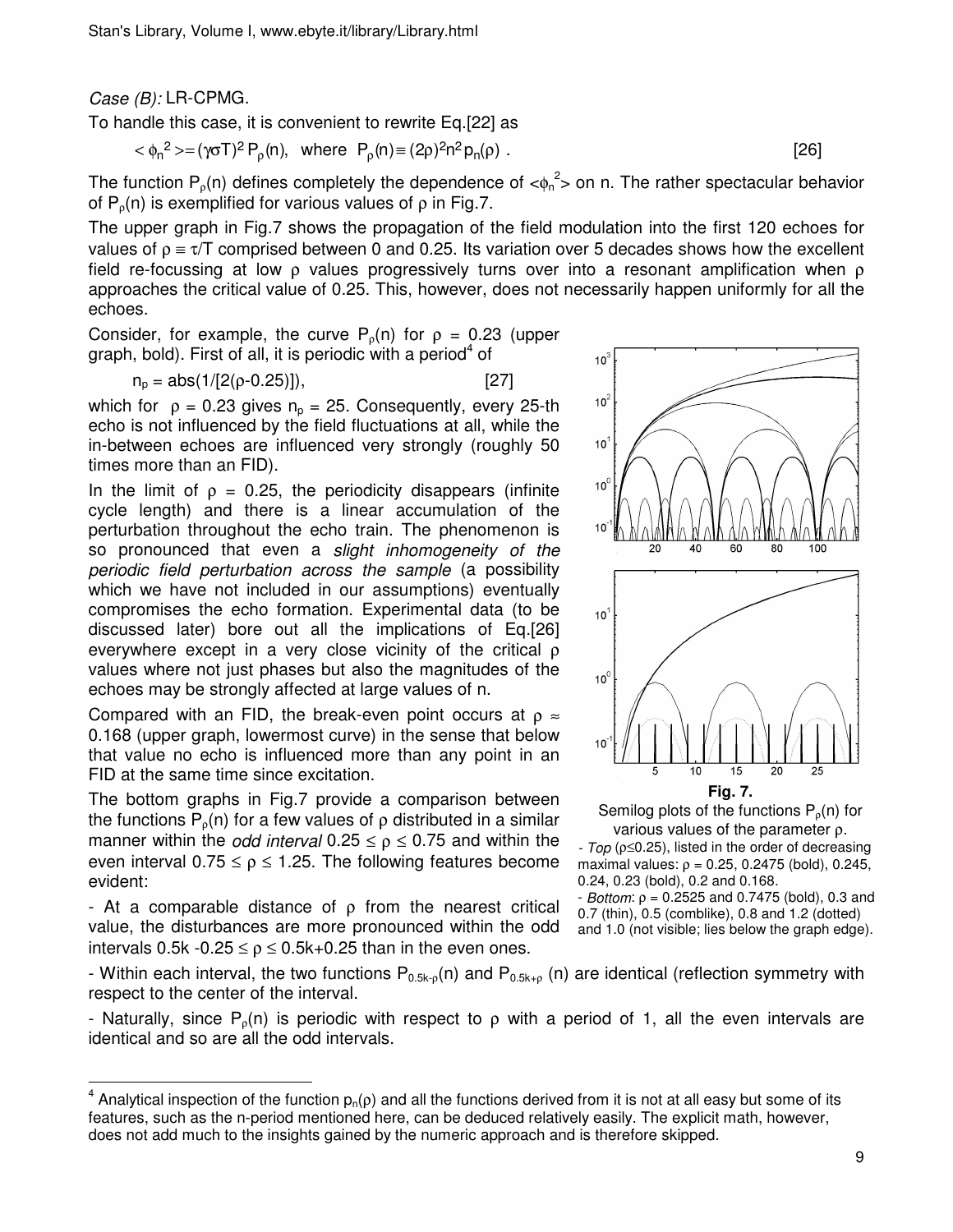## **IIIc. Quasi-periodic field modulation**

The most generic case to which Eqs.[6-13] can be applied is characterized by the auto-correlation function  $c(\zeta) = e^{-\zeta}$ |ζ|κω cos(ωζ), describing quasi-periodic field fluctuations (see also Part I) with a center frequency  $\omega$  and a frequency spread of 2κω (k being a dimensionless factor). Again, considering that  $c(\zeta)$  and  $w_n(\zeta)$  are both symmetric functions of ζ and e<sup>-|ζ|κω</sup> cos(ωζ) is the real part of e<sup>(i-κ)ω|ζ|</sup>, it is evident from Eq. [7] that  $s<sub>n</sub>(r)$  can be obtained simply by evaluating Eq.[13] with one of the the complex arguments r =  $(\kappa \pm i)\omega \tau$  and taking the real part of the result. We shall again use the parameter  $\rho = \tau/T$ , where  $T=2\pi/\omega$  is the central period. Writing

$$
p_n(\rho,\kappa) = real\{s_n[2\pi\rho(\kappa\pm j)]\} / n,
$$
 [28]

where  $s_n(r)$  is given by Eq.[14], the formula for  $<\phi_n^2>$ becomes

$$
\langle \phi_n^2 \rangle = (\gamma \sigma)^2 (2\tau n)^2 p_n(\rho, \kappa).
$$
 [29]

For  $\kappa=0$ , the functions  $p_n(\rho,\kappa)$  coincide with the  $p_n(\rho)$  of the previous case so that we can expect the present case to be a generalization of the previous one. It is not immediately obvious, however, what is the impact of the modulation frequency instability on the resonance effects discussed above.

Using Eqs.[28] and [29], we can inspect the effect of nonzero κ on the two special cases (i.e., on Figures 6 and 7).

Case (A): HR-CPMG and re-focussing

Rewriting Eq.[24] as

$$
\langle \phi_n^2 \rangle = (\gamma \sigma T)^2 P_n(t^*, \kappa), \tag{30}
$$

where  $\mathsf{P}_{\mathsf{n},\mathsf{\kappa}}(\mathsf{t}')\hspace{-1mm}=\hspace{-1mm}\mathsf{t}^{\mathsf{\iota}}\hspace{-1mm}\mathsf{P}_{\mathsf{n}}(\mathsf{t}'\hspace{-1mm}\mathsf{2}\mathsf{n},\mathsf{\kappa}),$  Fig.6 gets modified as shown in Fig.8 for a two values of n and for  $\kappa = 0.005$  and 0.05 (1% and 10% instability in the modulation frequency, respectively). These are to be compared with the n=1 and n=10 cases of Fig.6 where  $\kappa = 0$ .

The result is a progressive damping of the oscillatory, resonance pattern and the appearance of a growing phase-diffusion component. This is similar to the results obtained for plain FID in Part I.

We shall postpone further discussion of these effects but one more feature should be pointed-out right now. For higher values of n (as evidenced for n=10 in the lower graph of Fig.8) the initially marked distinction between the

even and odd intervals tends to get 'filtered out' by even modest fluctuations in the modulation frequency. What disappears still faster is the fine pattern of fringe peaks between the principle resonance peaks. It is also interesting that there are regions where the peak values of  $P_{n,k}(t)$ decrease with increasing κ.

Case (B): LR-CPMG

The generalized Eq.[26] is



 $P_{n,k}(t')$  plotted for various values of n,κ:  $n = 1$  (top graph) and 10 (bottom graph)  $\kappa = 0.005$  (thin) and 0.05 (bold)



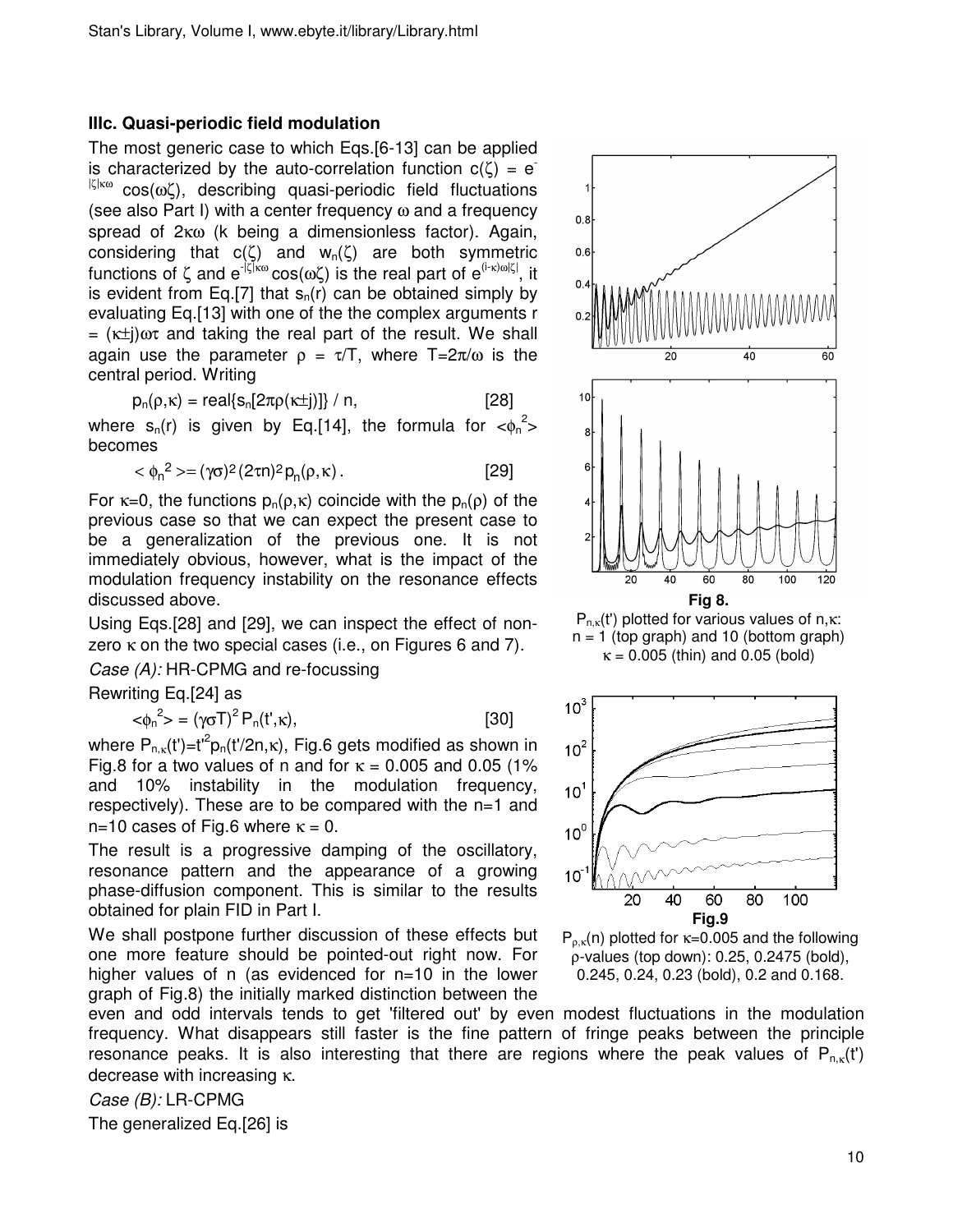$$
\langle \phi_n^2 \rangle = (\gamma \sigma T)^2 P_{\rho,\kappa}(n) ,
$$
\n
$$
P_{\rho,\kappa}(n) \equiv (2\rho)^2 n^2 p_n(\rho,\kappa) .
$$
\n
$$
(31)
$$

The functions  $P_{p,K}(n)$  are shown in Fig.9 for  $\kappa=0.01$  (corresponding to just 2% instability in the modulation frequency). This is to be compared with the upper graph of Fig.7 corresponding to  $\kappa=0$ . The result is again a surprisingly efficient damping of the oscillatory pattern combined with a modest phase-diffusion contribution. Most important is the fact that i) no echoes are now exempt from the perturbation and ii) with increasing κ,  $P_{o.\kappa}(n)$  tends to a value which is only moderately lower than the maxima of  $P_0(n)$ , indicating that the resonance effect is to a large extent still present.

#### **IV. Propagation of field-noise errors into accumulated spin-echo data**

We shall now concern ourselves with the effects of field noise on the amplitudes of accumulated data whose generation involved one or more spin-echoes. To evaluate these second-order effects (in the first order the phase errors average to zero) we shall apply the theoretical principles introduced in Part I. It should be pointed out, however, that first-order phase error effects may have a more severe impact when re-focussing spin-echo pulse-sequence sections are used as building blocks of more complex pulse sequences which in some cases rely on their phase stability.

When data are accumulated in a standard way through repeated scans, there remains a second-order bias. Following step-by-step the arguments which led to Eqs.[10] and [11] of Part I (the only difference consisting in the replacement of  $\phi_f(t)$  by  $\phi_n$ ), it is easily shown that:

i) The effect on the accumulated echo amplitude is expressed by the multiplicative factor

$$
G_n = \langle \exp[j\phi_n] \rangle. \tag{32}
$$

ii) In the case of a normally distributed, Gaussian field noise, Eq.[32] evaluates to

 $G_n = \exp(-\epsilon \phi_n^2)$ >/2). [33]

Non-Gaussian and/or mixed cases like the ones of periodic and quasi-periodic perturbation shall be also treated following the methods outlined in Part I (Eqs.[32] and [38] therein).

## **IVa. Random field-noise**

Since Eq.[33] is in this case exactly applicable, we can combine it with Eq.[8], obtaining

$$
G_n = \exp(-\langle \phi_n^2 \rangle / 2) = \exp[-(\gamma \sigma)^2 (2 \tau n)^2 s_n(r) / 2n]
$$
  
=  $\exp[-(2 \tau n) (\gamma \sigma)^2 T_m r s_n(r)],$  [34]

where  $s_n(r)$  is given by Eq.[14] and, as usual,  $r = \tau/T_m$ .

Eq.[34] has many practical consequences, the most notable of which are the errors it introduces into the measurements of the relaxation times  $T<sub>2</sub>$ . Regardless of whether a HR-CPMG or a LR-CPMG sequence is used for this purpose, one always sets up a fixed  $\tau$  and measures the decay of the echo with respect to increasing echo number n which is proportional to the elapsed echo time 2τη. The decay is affected by  $T_2$ , homonuclear spin-spin couplings (the J's), 'chemical exchange', spin diffusion, and convective flow (the latter two in the presence of



The functions  $rs_n(r)$  for n=1 (lowest curve),  $n=2,3,4,5$  (the thin curves) and  $n=1000$ (the upper curve).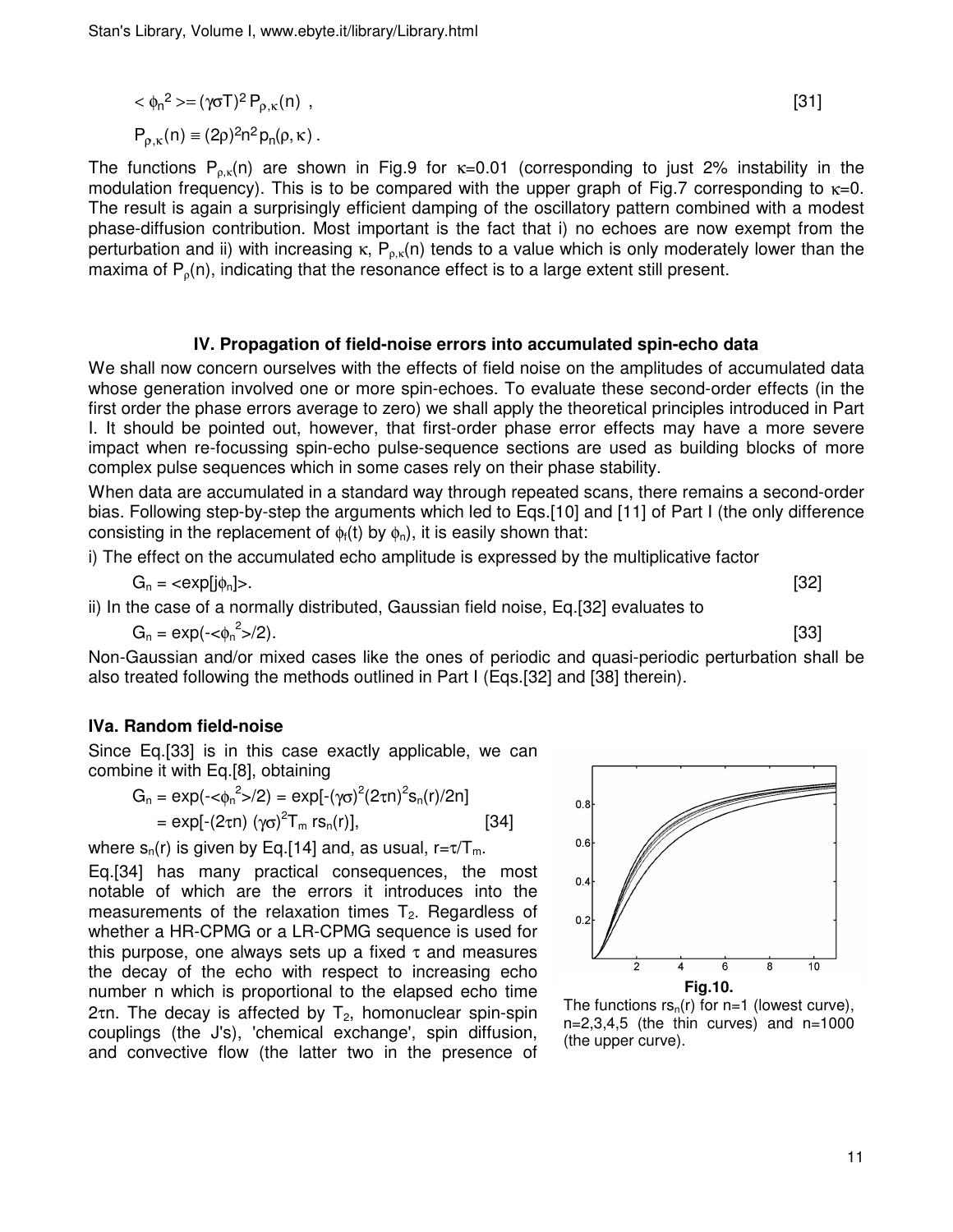sufficiently strong field gradients). In the limit of  $\tau \rightarrow 0$  only the  $T_2$  process remains effective<sup>5</sup> and the nth echo signal is given by  $S(t_n) = S_0 \exp(-2\tau nR_2) = S_0 \exp(-t_nR_2)$ , where  $R_2=1/T_2$  is the relaxation rate. In the presence of random field noise,  $S_n$  must be multiplied by  $G_n$  so that, for averaged CPMG decays,

$$
S(t_n) = S_0 \exp\{-t_n [R_2 + w \, rs_n(r)]\},\tag{35}
$$

$$
\begin{array}{c} \text{S} \\ \text{S} \end{array}
$$

where  $w = (\gamma \sigma)^2 T_m$ .

The effect can be described as an extra contribution of wrs<sub>n</sub>(r) to the apparent relaxation rate  $T_2$ . The factor  $rs_n(r)$ , plotted in Fig.10, has only a modest dependence on n which is limited to a few starting echoes. The distortion of  $S_n$  is essentially mono-exponential except for the fact that the starting echoes (n = 1 to 5) are a bit lower than expected. Since  $rs<sub>n</sub>(r)$  tends towards 1 for large values of r=τ/T<sub>m</sub>, the extra contribution to R<sub>2</sub> tends towards w, while it vanishes for small tau values. Using a suitable substance (one void of any inherent τ-dependence of the CPMG decay), the dependence of the extra contribution on  $\tau$  can be used to empirically assess the quantities ( $\gamma\sigma$ ) and  $T_m$ .

# **IVb. Periodic field modulation**

By Eq.[32] of Part I, the effect of the field modulation on the accumulated n-th echo signal is its multiplication by the real factor  $G_{c,n}$  (the index c stands for 'cyclic')

$$
G_{c,n} = J_0(\sqrt{2 \langle \phi_n^2 \rangle}) = J_0(2 \sqrt{t_n w_c R_p(n)})
$$
, [36]

where w<sub>c</sub> = (γσ)<sup>2</sup>T, R<sub>ρ</sub>(n) = ρ Real{s<sub>n</sub>(2πjρ)}, and the last expression has been obtained using Eqs.[21] and [22].

Fig.11 illustrates the function R<sub>0</sub>(n) for a few values of  $\rho$  in the vicinity of the resonant critical value of  $p=0.25$ . It shows that significant distortions occur only when  $ρ$  is quite close to the critical value and,

unless it is too close, they affect only a relatively limited number of starting echoes. It should be kept in mind, however, that what we are discussing here are the secondorder effects on the CPMG decays averaged over a potentially infinite number of scans. Even when such effects appear small, the first-order phase instabilities, appearing as a severe decay irreproducibility, force the instrument operator to dramatically increase the number of scans to be taken.

In most practical cases, the Bessel function in Eq.[32] can be approximated by a Gaussian, exploiting the fact that, for  $|x| < 1$ ,  $\exp(-x^2/4) \approx J_0(x)$  with an error smaller than 0.014. When  $2w_cR_o(n)$ <1 we therefore have

 $G_{c,n} \approx \exp\{-t_n w_c R_o(n)\}\$  so that

l

| $S(t_n) = S_0 exp\{-t_n R_2\} G_{c,n}$        | [37a] |
|-----------------------------------------------|-------|
| $\approx S_0 \exp\{-t_n[R_2 + w_c R_p(n)]\},$ | [37b] |



where Eq.[37a] is the exact formula and Eq.[37b] is the approximation.

In the case of transverse-relaxation measurements, the quantity  $w_cR_o(n)$  can be viewed as the fieldmodulation bias imposed upon  $R_2$  should the latter be determined simply from the attenuation of the n-th echo at time  $t_n$ .

The upper graph in Fig.12 illustrates the effect of periodic field modulation on averaged experimental CPMG decays. Notice that the example implies ( $\gamma \sigma$ )<sup>2</sup> = 1000 rad<sup>2</sup> so that  $\gamma \sigma \approx 32$  rad, a value corresponding

 $^5$  In some cases this is an oversimplification but that does not really have any impact on our discussion.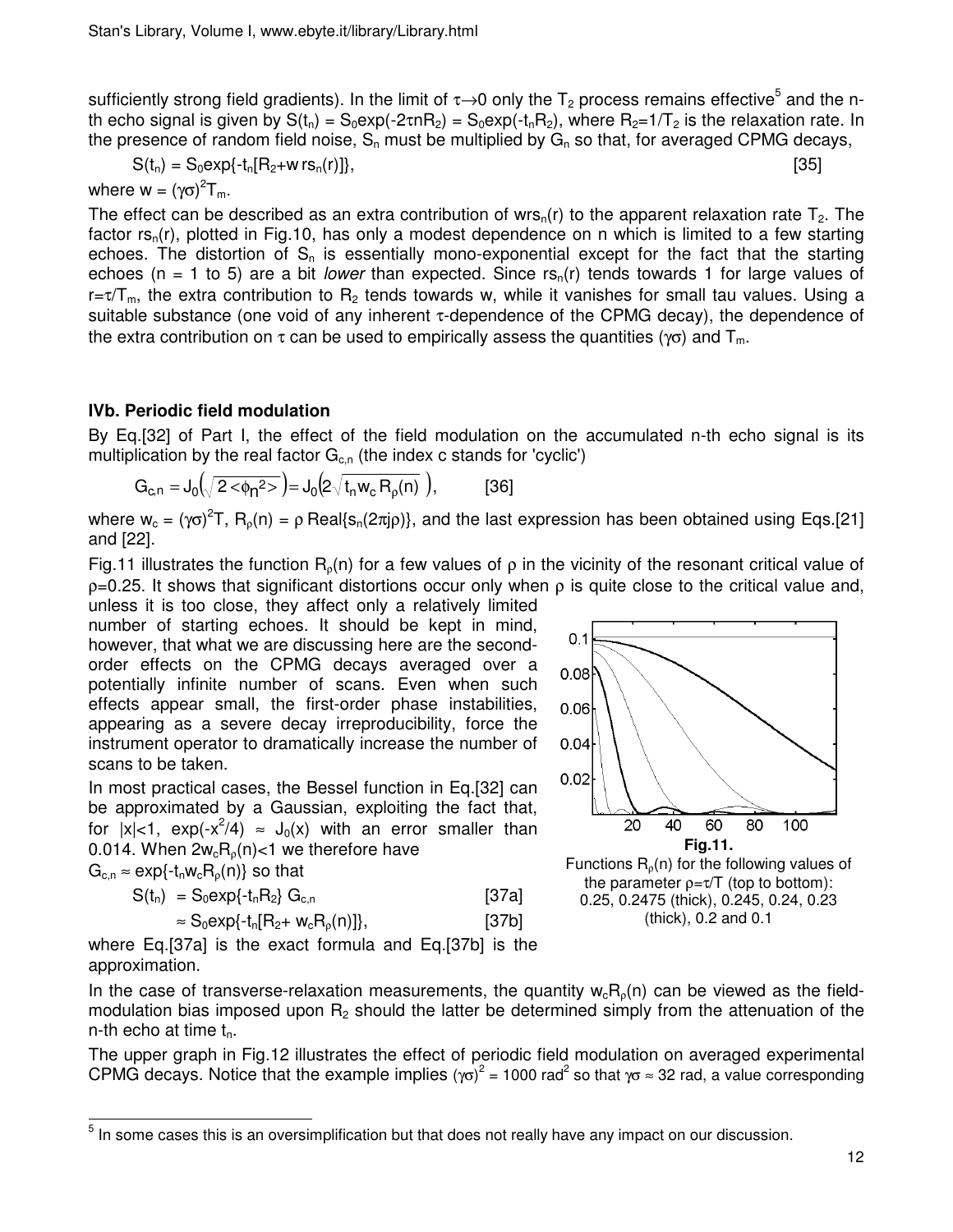for protons to a mains-related field-modulation amplitude of about 0.12 µT which, for a normal laboratory environment, is a relatively small value.

### **IVc.Quasi-periodic field modulation**

As discussed in Section IIIc, in the case of unstable modulation frequency with an instability factor  $\kappa$  one needs to replace the  $R_0(n)$  of Eq.[36] with  $R_0(n) = \rho$ real{s<sub>n</sub>[2πρ( $\kappa\pm$ i)]}. Moreover, one should separate the transient oscillatory component of  $\langle \phi_n^2 \rangle$  from the linear phase-diffusion term and then use the former in a Bessel weighing factor and the latter in a Gaussian one (see what has been done for the FID's in Section IIIc of Part I). Unfortunately, unlike in the case of FID's, it appears very difficult to carry out the separation (except, perhaps, by numerical means).

Figures 8 and 9 indicate, however, that even very small modulation frequency instabilities lead to an efficient damping of the oscillations which means that the Gaussian weighing factor should in most cases prevail. Since, as we have seen in the preceding Section, the Gaussian approximation is reasonable even for  $\kappa=0$ , it can be expected to be quite good for any  $\kappa$  (except perhaps when  $\kappa$  is extremely small and  $\rho$  is extremely close to one of the critical values).

The lower graph in Fig.12 exemplifies the effect of a nonzero value of  $κ$  evaluated using both the Gaussian approximation of Eq.[37b] and the 'Bessel approximation' of Eq.[37a]. On the basis of the preceding discussion (and of Fig.9) we expect the 'exact' curves to stay always between these extreme cases and to fall closer to the Gaussian one for any κ greater than about 0.005.

As expected, the effect of non-zero  $\kappa$  is to mitigate the resonance-like effects for  $\rho$  lying in the vicinity of the critical value. Moreover, notice that some of the distorted curves could be easily mistaken for bi-exponential decays.



Upper graph: Plot of an averaged CPMG decay  $S(t_n)$  for T=20 ms, R<sub>2</sub>=0.5 s<sup>-1</sup>, w<sub>c</sub>≡ (γσ)<sup>2</sup>T= 20 rad<sup>2</sup>s<sup>-1</sup>, and, form bottom up,  $ρ =$ 0.25, 0.2475, 0.245 (thick), 0.24, 0.23, 0.2 and 0.1 (overlapping the true decay). The dotted traces are Gaussian approximations (Eq.[37b]) to the nearest exact curves (coincidend for  $\rho \leq 0.24$ ).

Lower graph: As above but with modulation frequency instability factor of  $\kappa = 0.01$ . The Gaussian approximations are in this case expected to be closer to reality (see text).

#### **V. Conclusions**

We have shown how the phase noise due to magnetic field instabilities propagates into isolated, as well as multiple NMR echoes. Identical effects might be due also to the phase noise of the receiver reference frequency (this, however, is normally expected to be far too small to cause any problems).

After delimiting three basic typical types of magnetic field noise (random, periodic, and mixed), we have derived specific formulae covering the individual cases. The mathematics which emerges is rather complex but, at the same time, quite fascinating.

It turns out that long trains of periodically repeated pulses like those used in the CPMG sequence interact with the corresponding frequency components of magnetic field fluctuations in a highly selective way. This has many obvious consequences in terms of understanding instrumental artifacts and proper planning of experiment involving single- and, in particular, multiple- echoes.